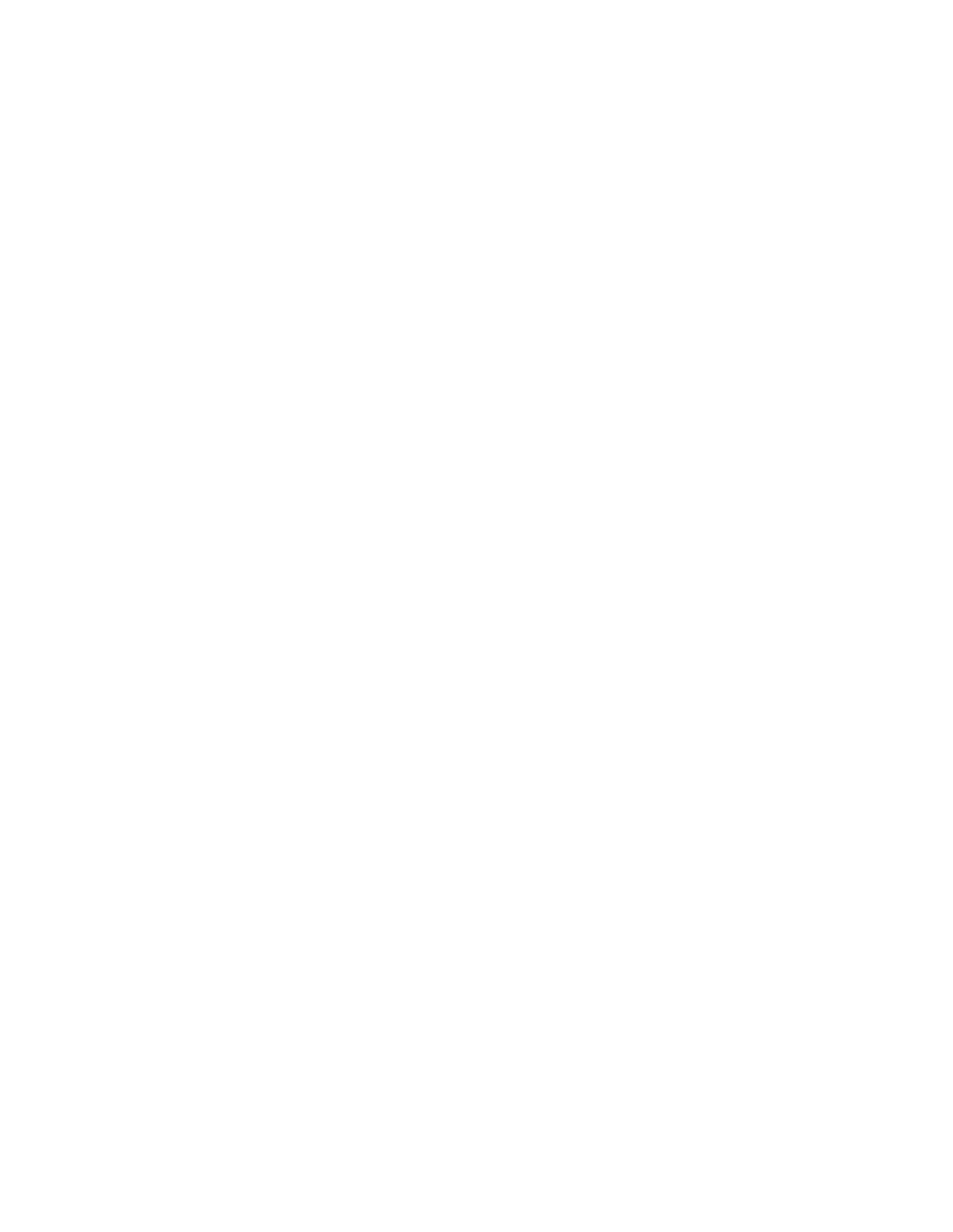## **Contents**

## **Introduction**

This LSM 510 / LSM 510 META / LSM 510 NLO Quick Guide describes the basic operation of the LSM 510 / LSM 510 META / LSM 510 NLO Laser Scanning microscope with the ZEN 2009 software. The purpose of this document is to guide the user to get started with the system as quick as possible in order to obtain some first images from his samples. This Quick Guide does NOT replace the detailed information available in the full user manual or in the manual of the respective microscopes (Axio Imager, Axio Observer, Axioskop 2 FS MOT). Also, this Quick Guide is written for a user who is familiar with the basics of Laser Scanning Microscopy.



#### **For your safety! Observe the following instructions:**

- The LSM 510 / LSM 510 META / LSM 510 NLO laser scanning microscope, including its original accessories and compatible accessories from other manufacturers, may only be used for the purposes and microscopy techniques described in this manual (intended use).
- In the Operating Manual, read the chapter *Safety Instructions* carefully before starting operation.
- Follow the safety instructions described in the operating manual of the microscope and X-Cite 120 lamp / HBO 100 mercury lamp.

Page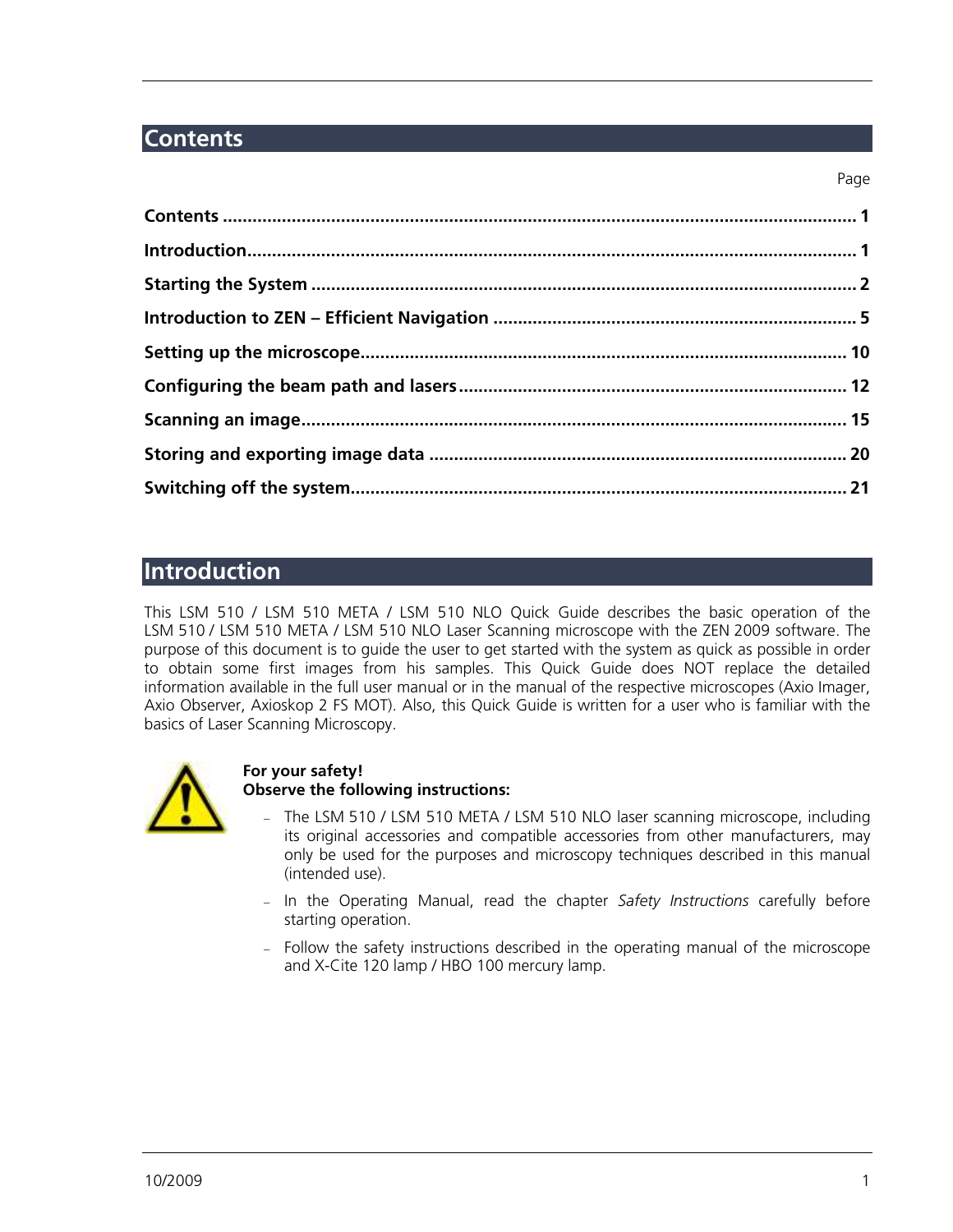## **Starting the System**



**Fig. 1 REMOTE CONTROL switch** 

## **Switching on the LSM system**

- ! When set to **ON** the REMOTE CONTROL switch labeled **System/PC** provides power to the computer. This allows use of the computer and ZEN software offline (Fig. 1).
- To completely switch on the system, now press the **Components** switch to **ON**. This starts the other components and the complete system is ready to be initialized by the ZEN software.

## **Switching on the X-Cite 120 or the HBO 100 mercury lamp**

! Switch on the main switch of the X-Cite 120 / HBO 100 lamp for reflected light illumination via the power supply as described in the respective operating manual.



**Switching on the Enterprise UV-Ar Laser** 

- If the UV laser is required, switch it on via the toggle switch (Fig. 2/**1**) on the power supply.
	- It will be ready for operation after a few seconds.

**Fig. 2 Power supply of UV-Ar laser**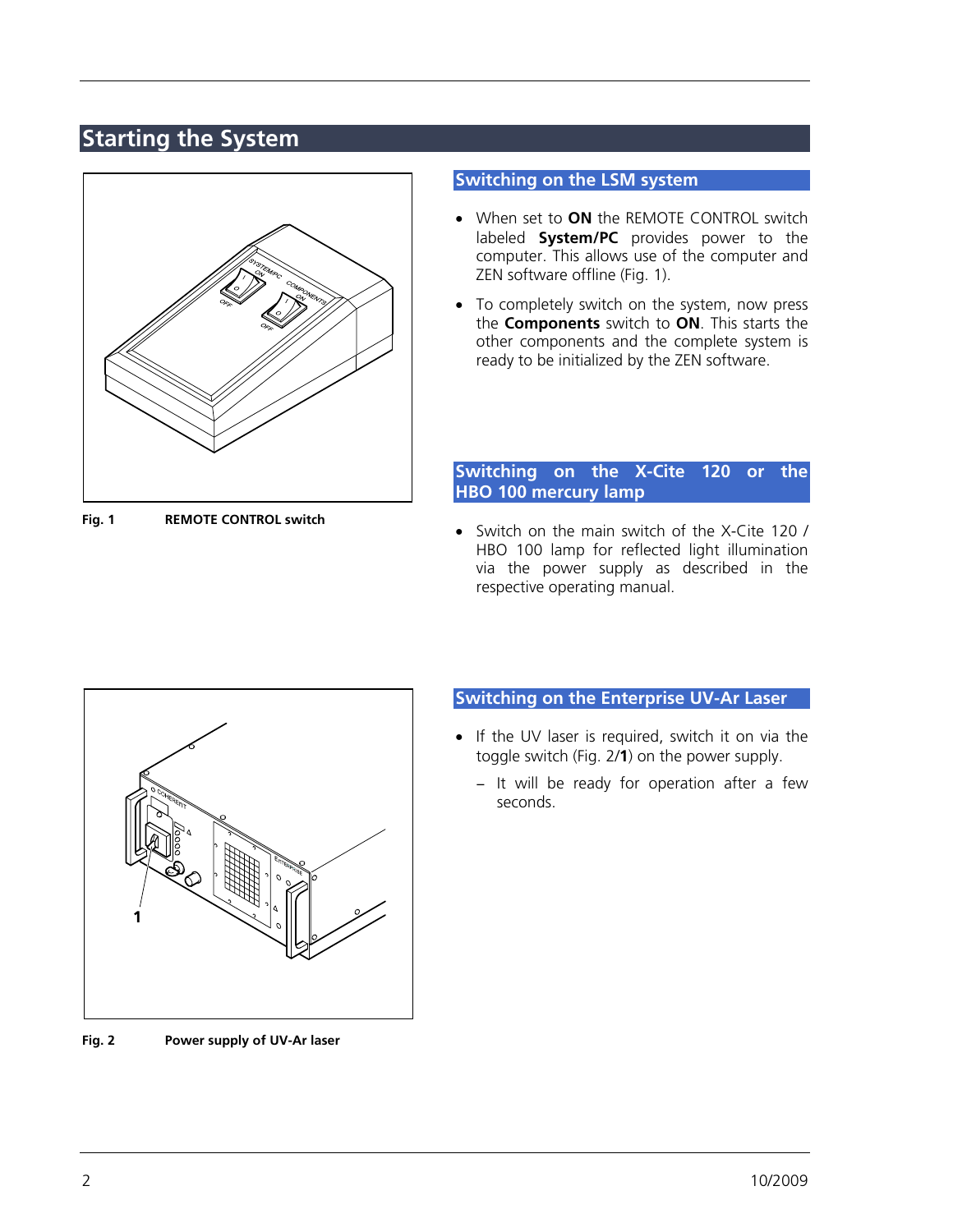### **Starting the ZEN software**



• Double click the ZEN 2009 icon on the WINDOWS desktop to start the Carl Zeiss LSM software.

The **ZEN Main Application** window and the **LSM 510 Startup** window appear on the screen (Fig. 3)



**Fig. 3 ZEN Main Application Window at Startup (a) and the LSM 510 Startup Window (b and c)** 

In the small startup window, choose either to start the system (**Start System** hardware for acquiring new images) or in **Image Processing** mode to edit already existing images. Toggle the little **D** symbol to view the Boot Status display and get the additional **Offline / Demo** button option:

- Choosing **Start System** initializes the whole microscope system and activates the entire software package for new image acquisition and analysis.
- The **Image Processing** mode ignores all hardware and activates only data handling and image processing functionality for already acquired images.
- The **Offline / Demo** mode reads the current hardware database but does not activate the system hardware for use. Instead, it simulates the system hardware for training purposes.
- Upon clicking the **Start System** button, the **Image Processing** button changes to a **Cancel** button. Click **Cancel** to interrupt/stop the **Startup** of the system.

After Startup, the ZEN Main Application window (Fig. 4 and Fig. 5) opens. To benefit from all of Zen's features, run the window in its full screen mode.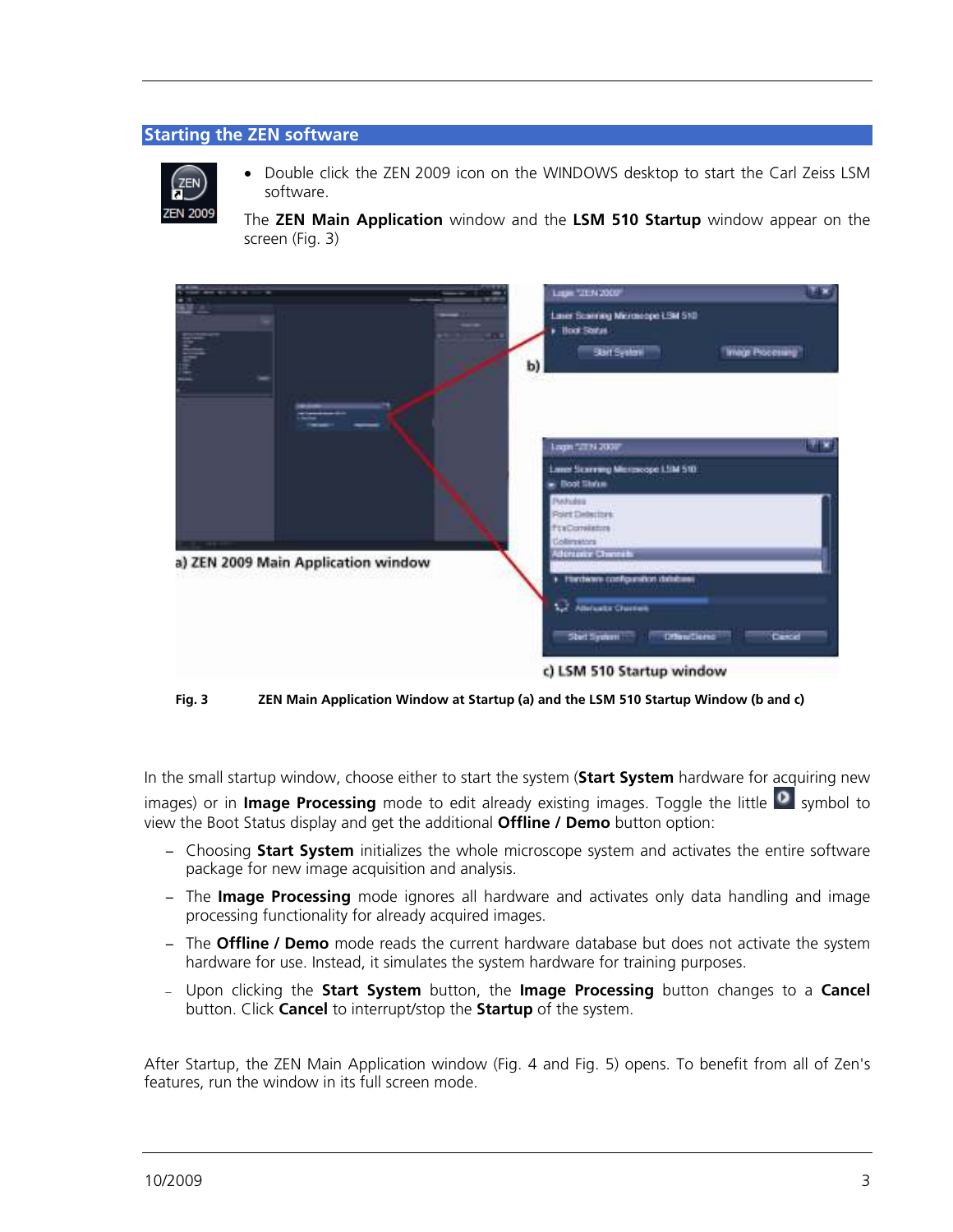

**Fig. 4 ZEN Main Application window after Startup with empty image container** 



**Fig. 5 ZEN Main Application window after Startup with several images loaded**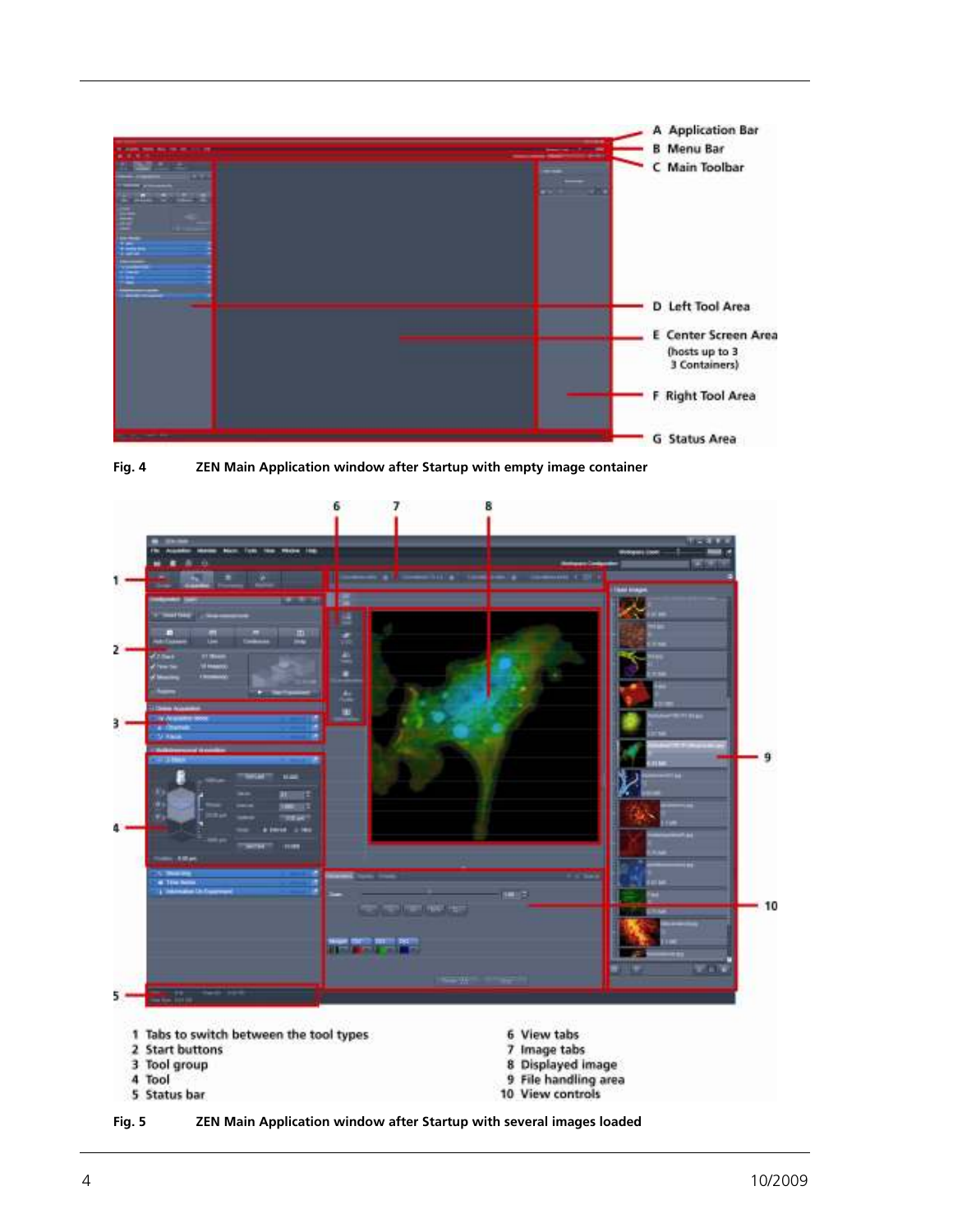## **Introduction to ZEN – Efficient Navigation**

The **ZEN 2009** interface is clearly structured and follows the typical workflow of the experiments performed with confocal microscopy systems:

On the **Left Tool Area** (Fig. 4/**D**) the user finds the tools for sample observation, image acquisition, image processing and system maintenance, easily accessible via four **Main Tabs** (Fig. 5/**1**). All functions needed to control the microscope can be found on the **Ocular Tab**, to acquire images use the **Acquisition Tools** (Fig. 5/**3** and **4**). Arranged from top to bottom they follow the logic of the experimental workflow. The area for viewing and interacting with images is centered in the middle of the **Main Application Window**: the **Center Screen Area**. Each displayed image can be displayed and/or analyzed with many view options available through view tabs which can be found on the left side of the image. According to the chosen view tab, the required view controls appear in View Control Tabs below each image. File management and data handling tools are found in the **Right Tool Area** (see Fig. 4 and Fig. 5).

Color and brightness of the interface have been carefully adjusted to the typical light conditions of the imaging laboratory, guaranteeing optimal display contrast and minimal stray light for high-sensitivity detection experiments. The **ZEN** software is optimized for a 30" TFT monitor but can also be used with dual-20" TFT setups.



**Fig. 6 Basic and Pro Mode** 

A focus in the development of **ZEN 2009** was to fulfill the needs of both basic users and microscopy specialists. Both types of users will appreciate the set of intuitive tools designed to make the use of a confocal microscope from Carl Zeiss easy and fast:

The **Show all** concept ensures that tool panels are never more complex than needed. With **Show all** deactivated, the most commonly used tools are displayed. For each tool, the user can activate **Show all mode** to display and use additional functionality (Fig. 6).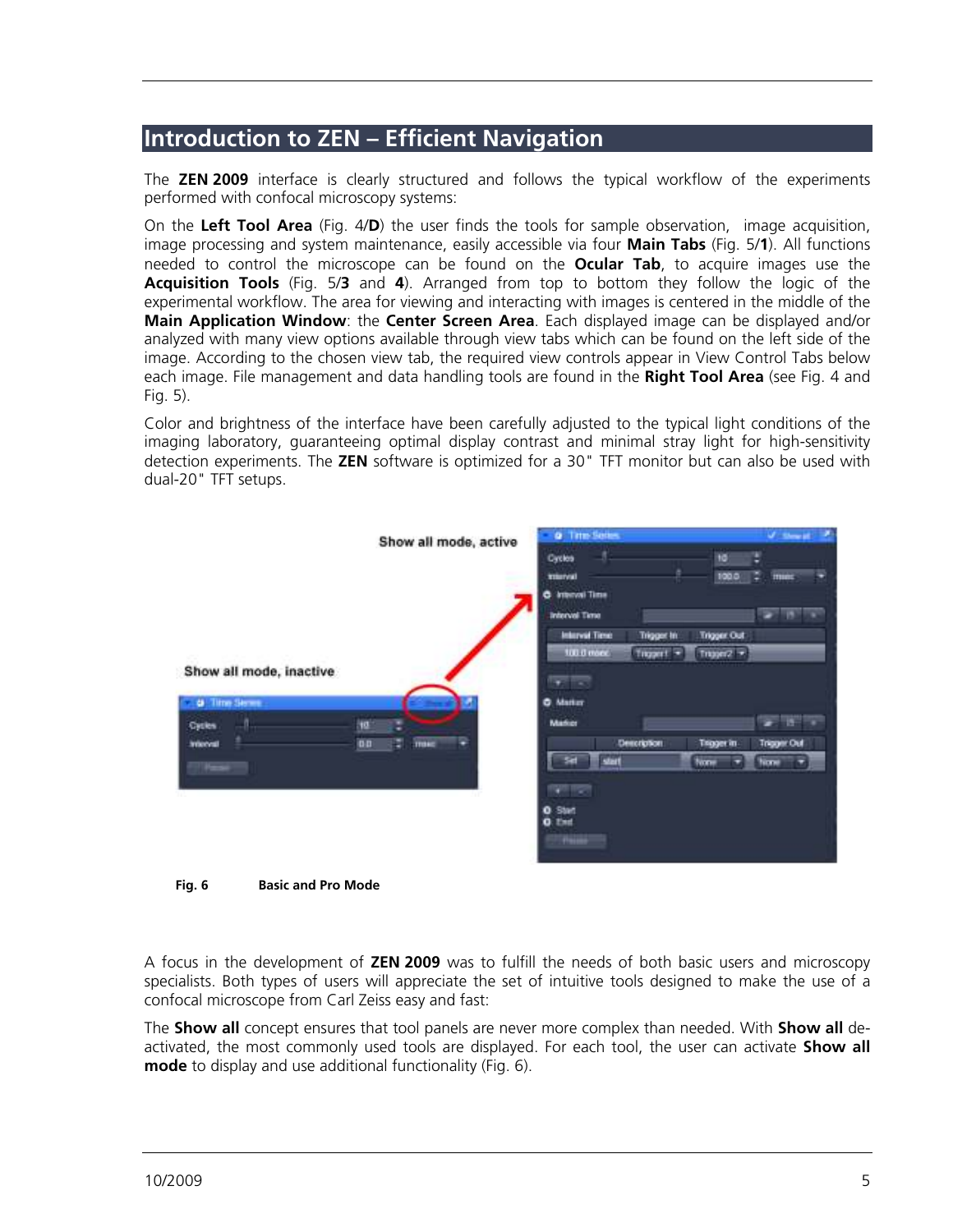

**Fig. 7 ZEN Window Layout configuration** 

More features of **ZEN 2009** include:

- ! The user can add more columns for tools to the **Left Tool Area** or detach individual tools to position them anywhere on the monitor. To add a column, drag a tool group by the title bar (e.g., "Online Acquisition") to the right and a new tool column automatically opens. Alternatively use the context menu "move toolgroup to next column". To detach a tool, click on the little icon on the very right end of the blue tool header bar (Fig. 7).
- ! Another unique feature in Imaging Software is the scalable ZEN interface. This **Workspace Zoom** allows adjustment of the **ZEN 2009** window size and fonts to the situational needs or your personal preferences (Fig. 7).
- Setting up conventional confocal software for a specific experiment can take a long time and is often tedious to repeat. With ZEN these adjustments have to be done only once – and may be restored with just two clicks of the mouse. For each type of experiment one can now set-up and save the suitable **Workspace Layout**. These configurations can also be shared between users.
- ! For most controls, buttons and sliders, a **tool tip** is available. When the mouse pointer is kept over the button, a small pop-up window will display which function is covered by this tool/button.

These are just some of the most important features of the ZEN interface. For a more detailed description of the functionality for the **ZEN 2009** software, please refer to the User Manual that is provided with your system.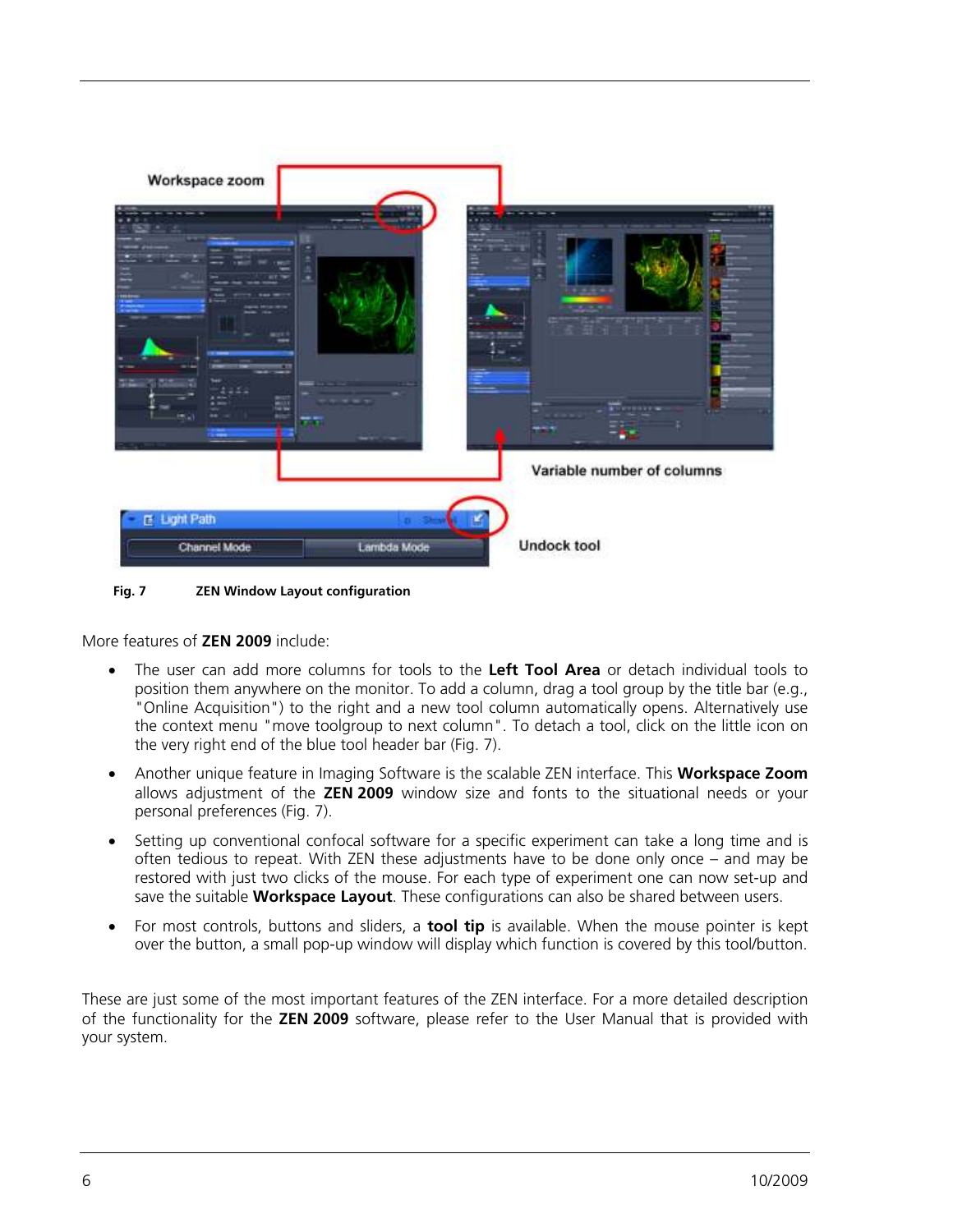## **Setting up a new image document and saving your data**

To create a new image document in an empty image container, click the **Snap** snap or the Auto Exposure **Auto Exposure** button. For an empty image document press the **New Rew** button.

The new document is immediately presented in the **Open Images Area.** Remember, an unsaved 2D image in the active image tab will be over-written by a new scan. Multi-dimensional scans or saved images will never be over-written and a new scan will then automatically create a new image document.

Acquired data is **not** automatically saved to disc. Make sure you save your data appropriately and back it up regularly. The ZEN software will ask you if you want to save your unsaved images when you try to close the application with unsaved images still open.

咚 There is no "image database" any more like in the earlier Zeiss LSM software versions.



**Fig. 8 New image document in the Open Images Ares**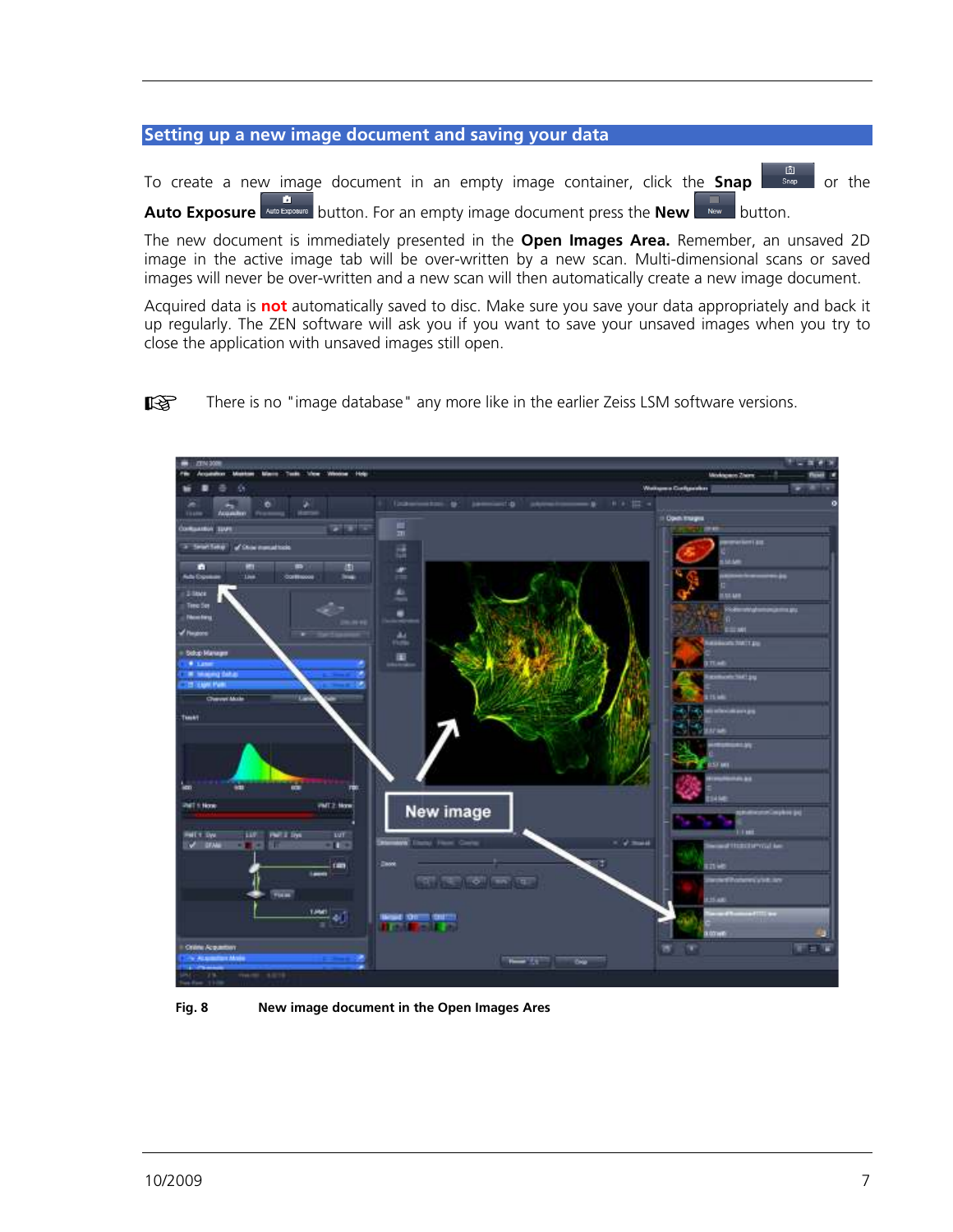Advanced data browsing is available through the **ZEN File Browser** (Ctrl F or from the **File** menu). The File Browser can be used like the WINDOWS program file browser. Images can be opened by a doubleclick and image acquisition parameters are displayed with the thumbnails (Fig. 9). For more information on data browsing please refer to the detailed operating manual.



**Fig. 9 File Browser**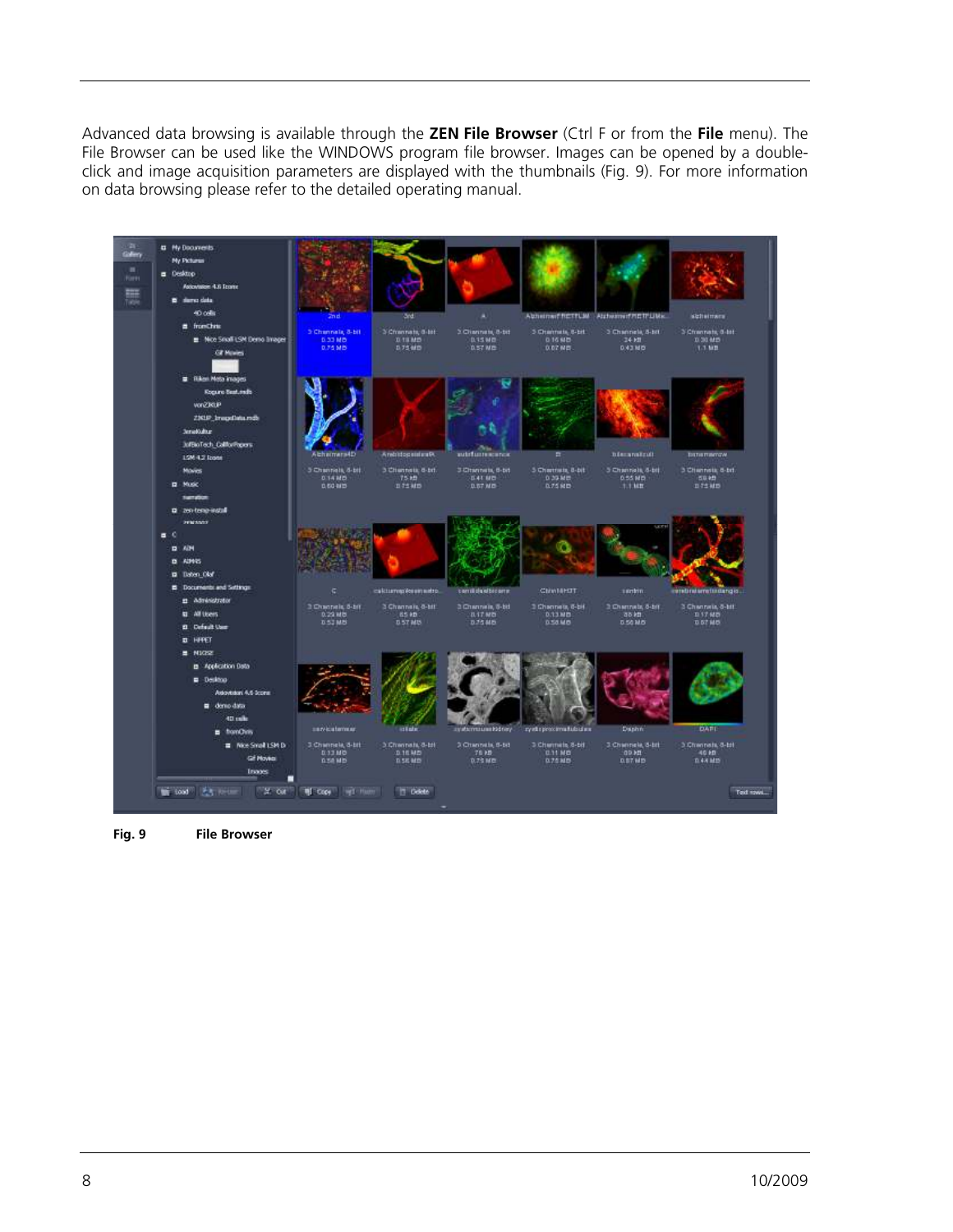## **Turning on the lasers**

- ! To manually switch lasers on or off open the **Laser** tool.
- All available lasers can be operated within this tool (Fig. 10).



**Fig. 10 Laser Control tool**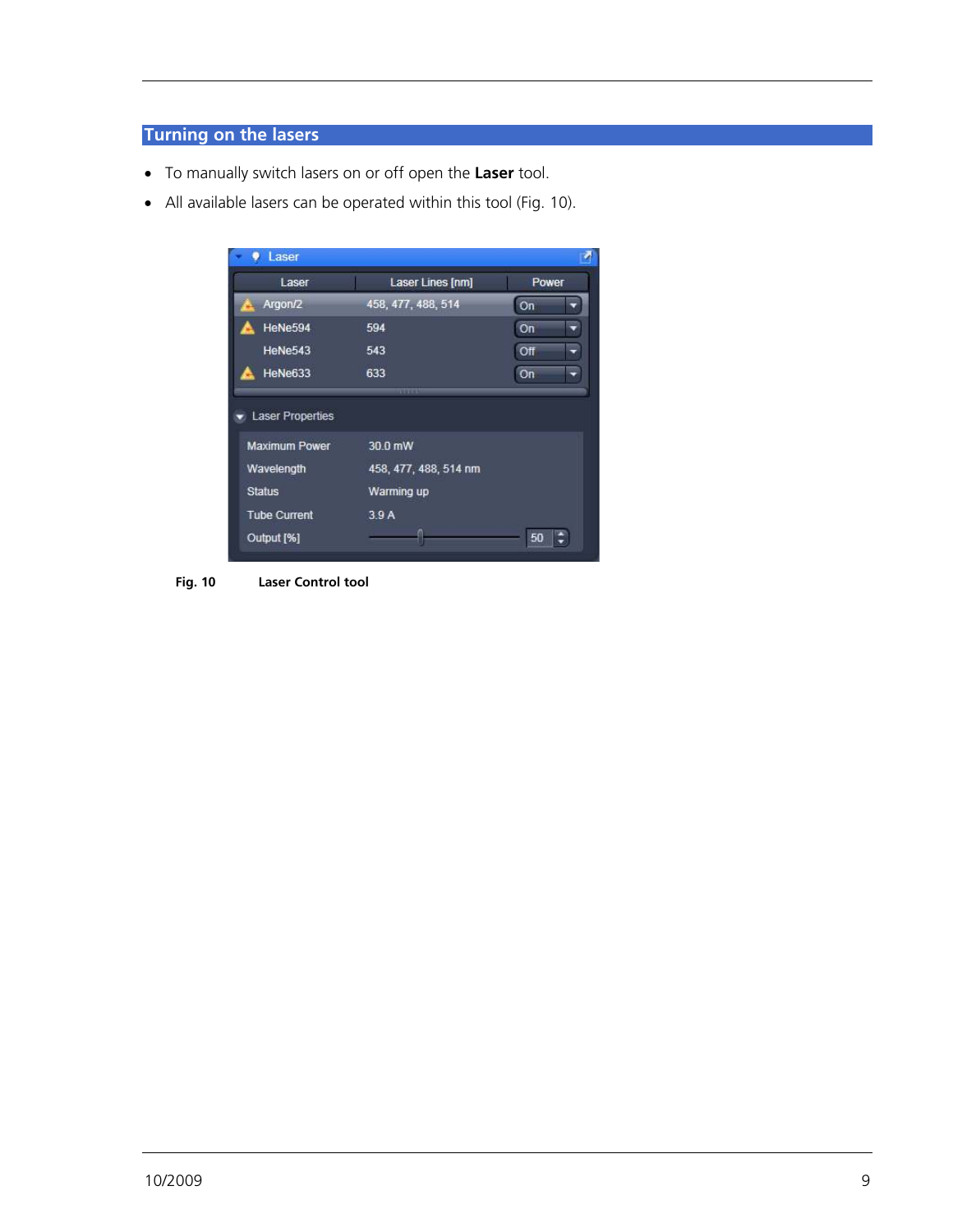## **Setting up the microscope**

### **Changing between direct observation, camera detection and laser scanning mode**

The **Ocular**, **Camera** and **LSM Acquisition** buttons switch between the use of the LSM and the microscope the beam path and indicate which beam path is currently in use for the microscope:

| m | non. | . |          |
|---|------|---|----------|
|   |      |   | Thumanns |

鹡

Freenston

**UM** 

п

6 Eup

Configuration 638

 $\frac{1}{\text{Matrix}}$ 

 $\blacksquare$ 

Continu

**BOTTLE** 

面

- ! Click on the **Ocular** button to change open the controls for the microscope beam path and for direct observation via the eyepieces of the binocular tube, lasers are blocked.
- To set the hardware in position for using the microscope, click **Online** if not yet active.
- ! To close the light shutters on the microscope click **Offline**.
- ! Click on the **LSM Acquisition** button to move back to the LSM system.



**Fig. 11 Microscope Control window, e.g.: Axio Imager.Z1** 

## **Setting up the microscope and storing settings**

Click on the **Ocular** tab for direct observation; press the **Online** button for your actions to take effect immediately. Then open the **Ocular** tool to configure the components of your microscope like filters, shutters or objectives (Fig. 11).

### **Selecting an objective**

- Open the graphical pop-up menu by clicking on the **Objective** symbol and select the objective lens for your experiment (Fig. 11).
- The chosen objective lens will automatically move into the beam path.

#### **Focusing the microscope for transmitted light**

- Open the graphical pop-up menu by clicking on the **Transmitted Light** icon (Fig. 12).
- Click on the **On** button. Set the intensity of the Halogen lamp using the slider.
- Clicking outside the pop-up control closes it.
- ! Place specimen on microscope stage. The cover slip must be facing the objective lens. Remember the immersion medium if the objective chosen requires it!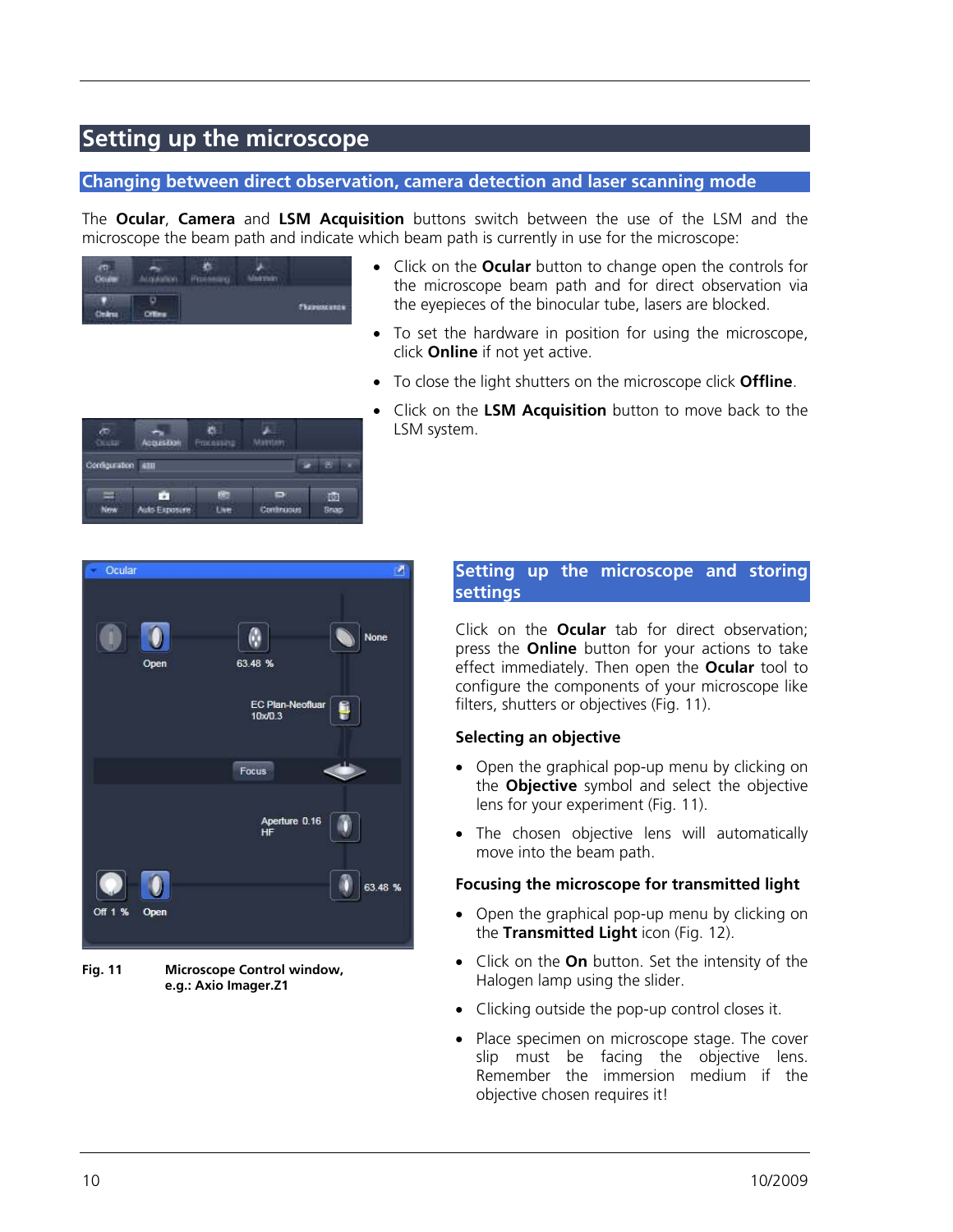- Use the focusing drive of the microscope to focus the object plane.
- ! Select specimen detail by moving the stage in X and Y using the XY stage fine motion control.

### **Setting the microscope for reflected light**

- ! Click on the **Reflected Light** icon to open the X-Cite 120 controls and turn it on.
- ! Click on the **Reflected Light** shutter to open the shutter of the X-Cite 120 lamp / HBO100.
- ! Click on the **Reflector** button and select the desired filter set by clicking on it.

### **Storing the microscope settings**

Microscope settings can be stored as configurations (Fig. 13) by typing a config name in the pull down selector and pressing the save  $\Box$ button. Fast restoration of a saved config is achieved by selecting the config from the pull down list and pressing the  $\boxed{2}$  load button. The current config can be deleted by pressing the  $\log_{10}$   $\left[\frac{x}{x}\right]$  button.



**Fig. 12 Microscope Control window with Transmitted Light pop-up menu** 

These configurations can be assigned to buttons that are easier to press.

咚 Depending on the microscope configuration, settings must be done manually if necessary.

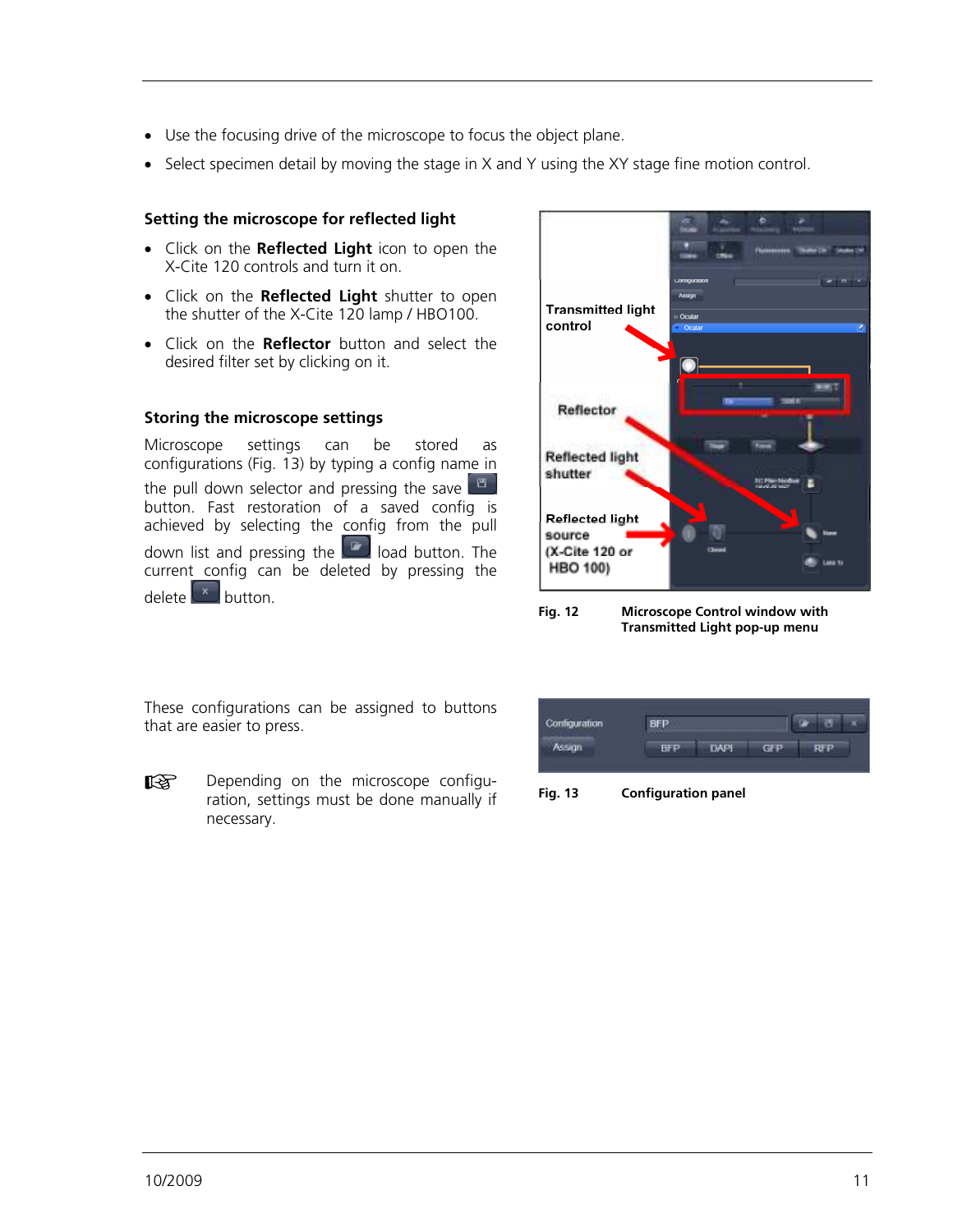## **Configuring the beam path and lasers**

| Ocular | Acquisition | Processing |
|--------|-------------|------------|

! Click on the **Acquisition** button.

## **Setting up a configuration**

**Simultaneous** scanning of single, double and triple labeling:

- Advantage: faster image acquisition
- Disadvantage: Eventual cross-talk between channels

**Sequential** scanning of double and triple labeling; line-by-line or frame-by-frame:

- Advantage: Only one detector and one laser are switched on at any one time. This reduces crosstalk.
- Disadvantage: slower image acquisition
- ! Open the **Imaging Setup** and the **Light Path** tool in the **Setup Manager** Tool group to access the hardware control window to set-up the beam path.

The open **Light Path** is shown in Fig. 14.

г

al Acqu

**G. Light Pat** 



**Fig. 14 Light Path tool for a single track (LSM)** 

匝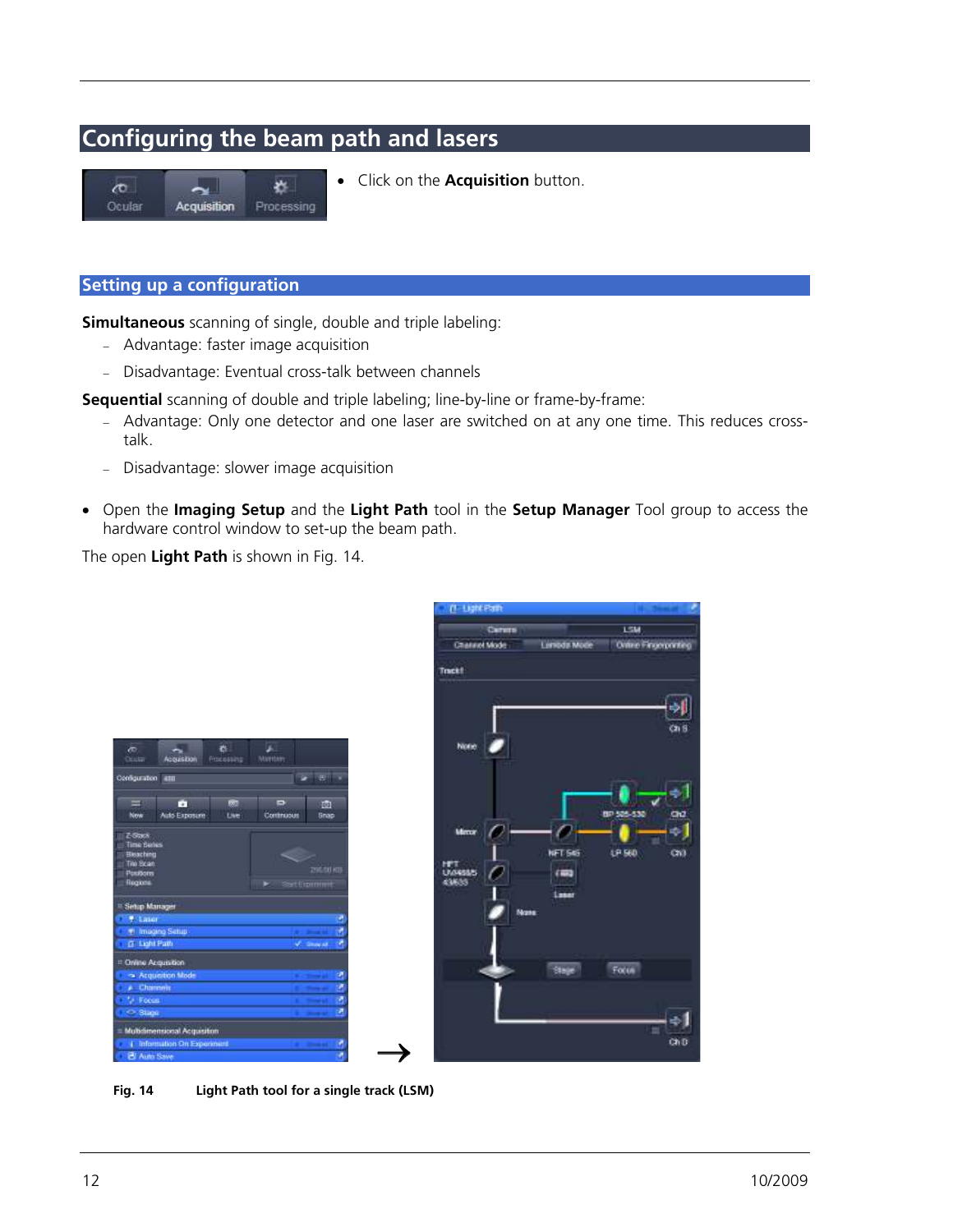### **Settings for track configuration in Channel Mode**

! Select **Channel Mode** if necessary (Fig. 15).

The **Light Path** tool displays the selected track configuration which is used for the scan procedure.

! You can change the settings of this panel using the following function elements:



**track (LSM)** 



Activation / deactivation of the excitation wavelengths (check box) and setting of excitation intensities (slider). If necessary open the **Laser Control** tool (see above).

Selection of the main dichroic beam splitter (HFT) or secondary dichroic beam splitter (NFT) position through selection from the relevant list box.

Selection of an emission filter through selection from the relevant list box.

Activation / deactivation (via check box) of the selected channel (Ch 1-4, monitor diode ChM, META detectors ChS1-8, transmission ChD) for the scanning procedure and assigning a color to the channel.

- Select the appropriate filters and activate the channels.
- ! Click the **Laser** icon to select the laser lines and set the attenuation values (transmission in %) in the displayed window.
- For the configuration of the beam path, please refer to the application-specific configurations depending on the used dyes and markers and the existing instrument configuration.
- ! In the **Imaging Setup** tool the Detection Bands & Laser Lines are displayed in a spectral panel (Fig. 16) to visualize the activated laser lines for excitation (vertical lines) and activated detection channels (colored horizontal bars).



**Fig. 16 Detection Bands & Laser Lines display**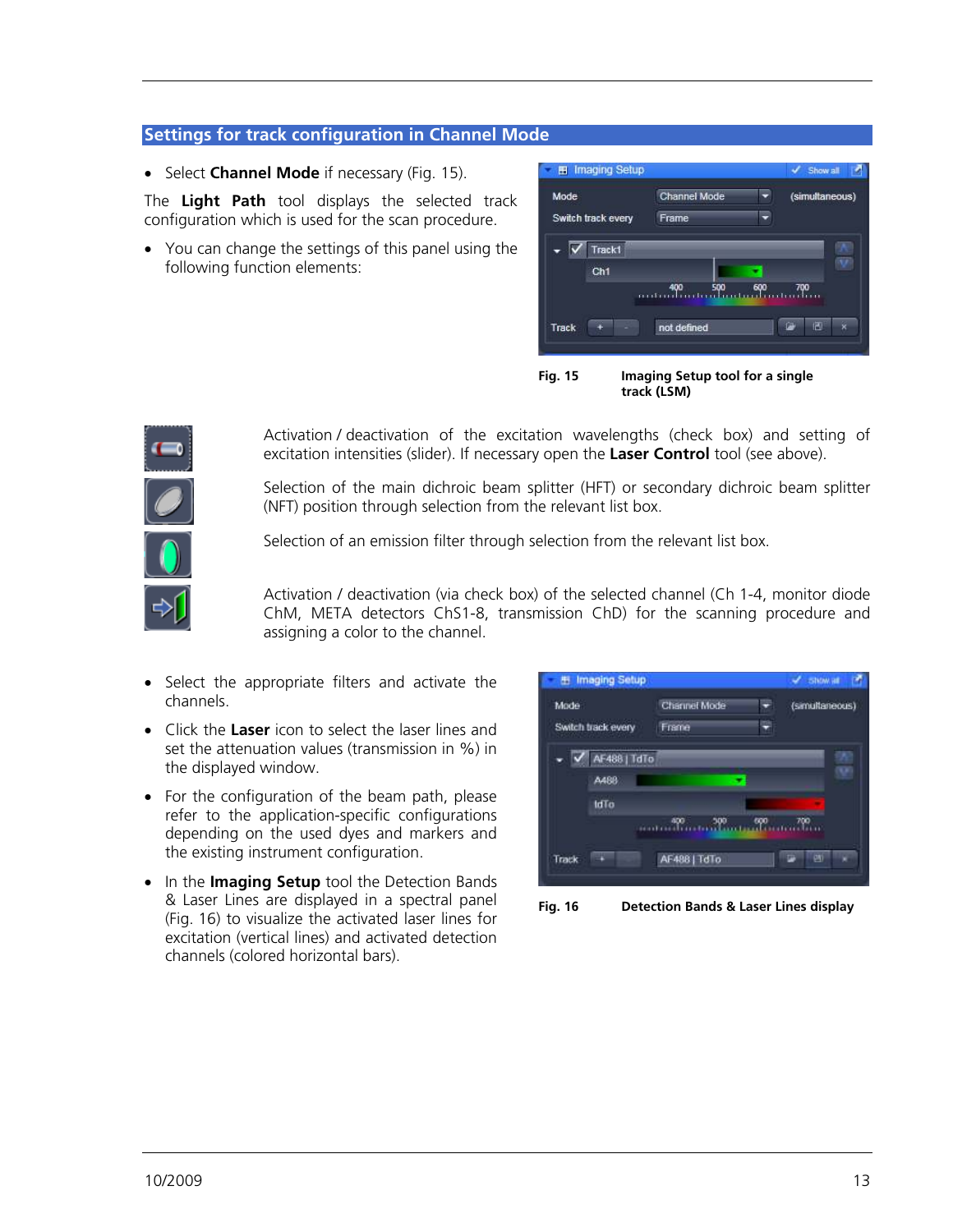

**Fig. 17 Track Configurations window** 

- $\bullet$  For storing a new configuration click  $\Box$  and enter a desired name in the first line of the list box (Fig. 17), then click **Ok** to store the configuration.
- For loading an existing configuration click then select it from the list box.
- For deleting an existing configuration click then select it from the list box and confirm the deletion with **Ok**.

#### **Settings for multiple track configurations in Channel Mode**

**Multiple track** set-ups for sequential scanning can be defined as one configuration (**Channel Mode Configuration**), to be stored under any name, reloaded or deleted.

The maximum of four tracks with up to eight channels can be defined simultaneously and then scanned one after the other. Each track is a separate unit and can be configured independently from the other tracks with regard to channels, Acousto-Optical Tunable Filters (AOTF), emission filters and dichroic beam splitters.

The following functions are available in the **List of Tracks** panel in the **Imaging Setup Tool** (Fig. 15, Fig. 16 and Fig. 17).

#### **Switch track** every

- **Line** Tracks are switched during scanning line-by-line. The following settings can be changed between tracks: Laser line, laser intensity and channels.
- **Frame** Tracks are switched during scanning frame-by-frame. The following settings can be changed between tracks: Laser line and intensity, all filters and beam splitters, the channels incl. settings for gain and offset and the pinhole position and diameter.
- **Frame Fast** The scanning procedure can be made faster. Only the laser line intensity and the **Amplifier Offset** are switched, but no other hardware components. The tracks are all matched to the current track with regard to emission filter, dichroic beam splitter, setting of Detector Gain, pinhole position and diameter. When the **Line** button is selected, the same rules apply as for **Frame Fast**.

| <b>Track</b><br><b>Add Track button</b> | An additional track is added to the configuration list in the Imaging Setup<br>Tool. The maximum of four tracks can be used. One track each with basic<br>configuration is added, i.e.: Ch 1 channel is activated, all laser lines are<br>switched off, emission filters and dichroic beam splitters are set in accordance<br>with the last configuration used. |
|-----------------------------------------|-----------------------------------------------------------------------------------------------------------------------------------------------------------------------------------------------------------------------------------------------------------------------------------------------------------------------------------------------------------------|
| Remove button                           | The track marked in the List of Tracks panel is deleted.                                                                                                                                                                                                                                                                                                        |
|                                         | A click on this arrow button will move the selected track (highlighted in light<br>grey) one position upwards in the list box.                                                                                                                                                                                                                                  |
| M                                       | A click on this arrow button will move the selected track (highlighted in light<br>grey) one position downwards in the list box.                                                                                                                                                                                                                                |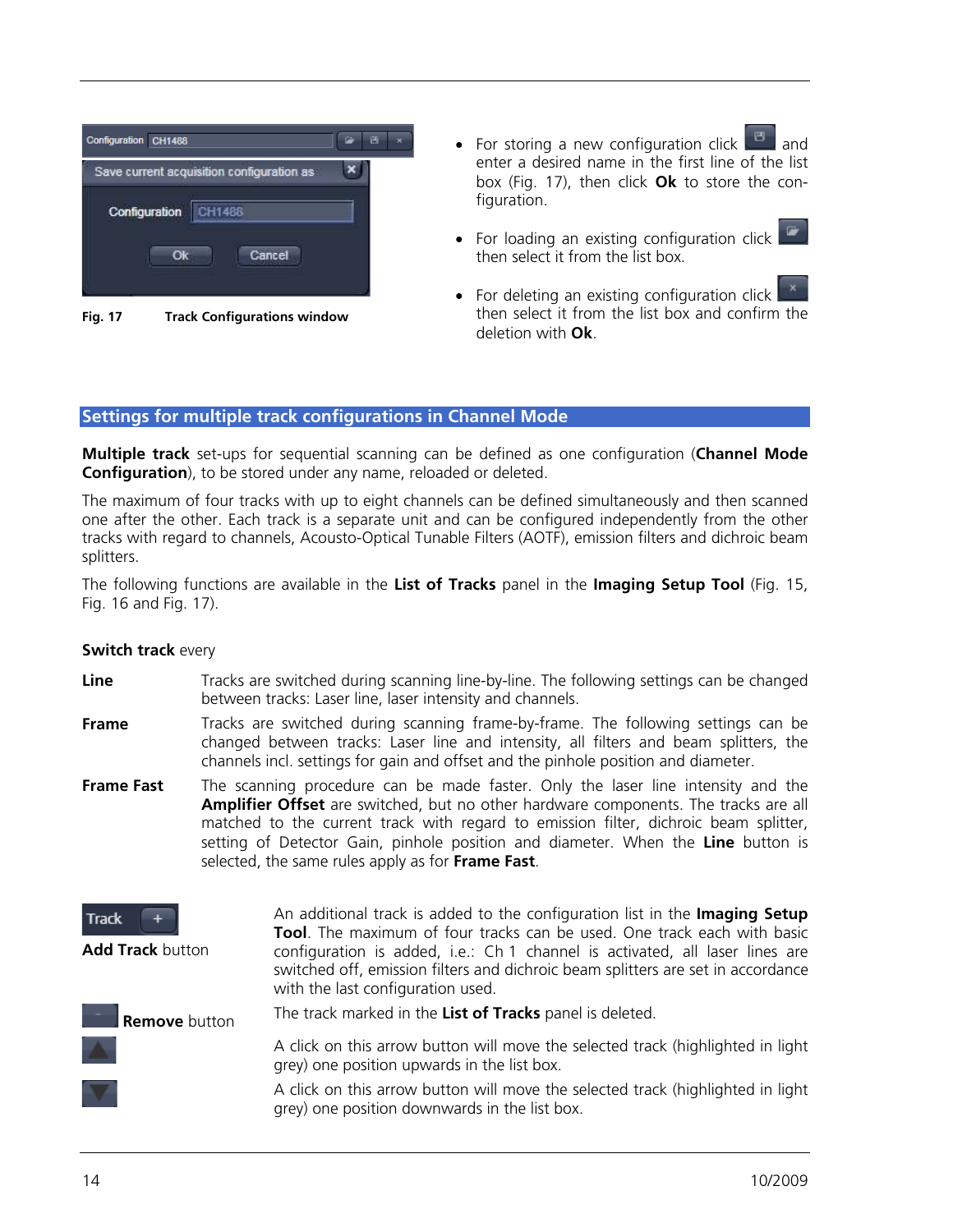## **Scanning an image**

## **Setting the parameters for scanning**

- ! Select the **Acquisition Mode** tool from the **Left Tool Area** (Fig. 18).
- ! Select the **Frame Size** as predefined number of pixels or enter your own values (e.g. 300 x 600) in the **Acquisition Mode** tool. Click on the **Optimal** button for calculation of appropriate number of pixels depending on objective N.A. and  $\lambda$ .

The number of pixels influences the image resolution!

| s<br>×                               |                                     | Acquisition Mode                  | Show all <b>12</b><br>$\Box$                          |
|--------------------------------------|-------------------------------------|-----------------------------------|-------------------------------------------------------|
| <b><i><u>Confessionent</u></i></b>   | m                                   | Objective                         | EC Plan-Neofluar 10x/0.3                              |
| а<br>Contage<br>٠                    | 面<br>⇒<br>tion:<br><b>Generusia</b> |                                   |                                                       |
| 2 fales                              |                                     | Scan Mode<br>Frame                | ۰                                                     |
| <b>Time Sone</b><br><b>INAVAL</b>    |                                     | $X$ 128<br><b>Frame Size</b>      | $\ddot{\phantom{0}}$<br>$X^*Y$<br>Y<br>128            |
| <b>TWO DIESE</b><br><b>Flexibons</b> | 100000                              |                                   |                                                       |
| <b>Finginia</b>                      | <b>HARAN</b><br>                    |                                   | Optimal                                               |
| <b>Sido Menoe</b>                    |                                     |                                   |                                                       |
| <b>William</b>                       |                                     | Speed                             | ∶<br>Max<br>9                                         |
| 18 Hongmy Solve<br><b>HE LUXERER</b> | of these                            |                                   |                                                       |
| <b>Calce Aquilion</b>                |                                     | $6.40$ µsec<br><b>Pixel Dwell</b> | 491.52 msec<br>Scan Time                              |
| - Augustaven Multo                   |                                     | Averaging                         |                                                       |
| A Grande                             |                                     |                                   |                                                       |
| St False 1<br>Title Sibigan          |                                     | Number                            | 8 Bit<br>$\overline{\phantom{0}}$<br><b>Bit Depth</b> |
| Multiple removant Augustion          |                                     |                                   |                                                       |
| 4. Edouatus Os Experiment            |                                     | Scan Area<br>▶                    |                                                       |
| <b>El Sale Sale</b>                  |                                     |                                   |                                                       |

**Fig. 18 Acquisition Mode tool** 

### **Adjusting scan speed**

! Use the **Scan Speed** slider in the **Acquisition Mode** tool (Fig. 18) to adjust the scan speed.

A higher speed with averaging results in the best signal-to-noise ratio. Scan speed 8 usually produces good results. Use speed 6 or 7 for superior images.

## **Choosing the dynamic range**

! Select the dynamic range 8 or 12 Bit (per pixel) in the **Bit Depth** pull down in the **Acquisition Mode**  tool (Fig. 18).

8 Bit will give 256 gray levels; 12 Bit will give 4096 gray levels. Publication quality images should be acquired using 12 Bit data depth. 12 Bit is also recommended when doing quantitative measurements or when imaging low fluorescence intensities.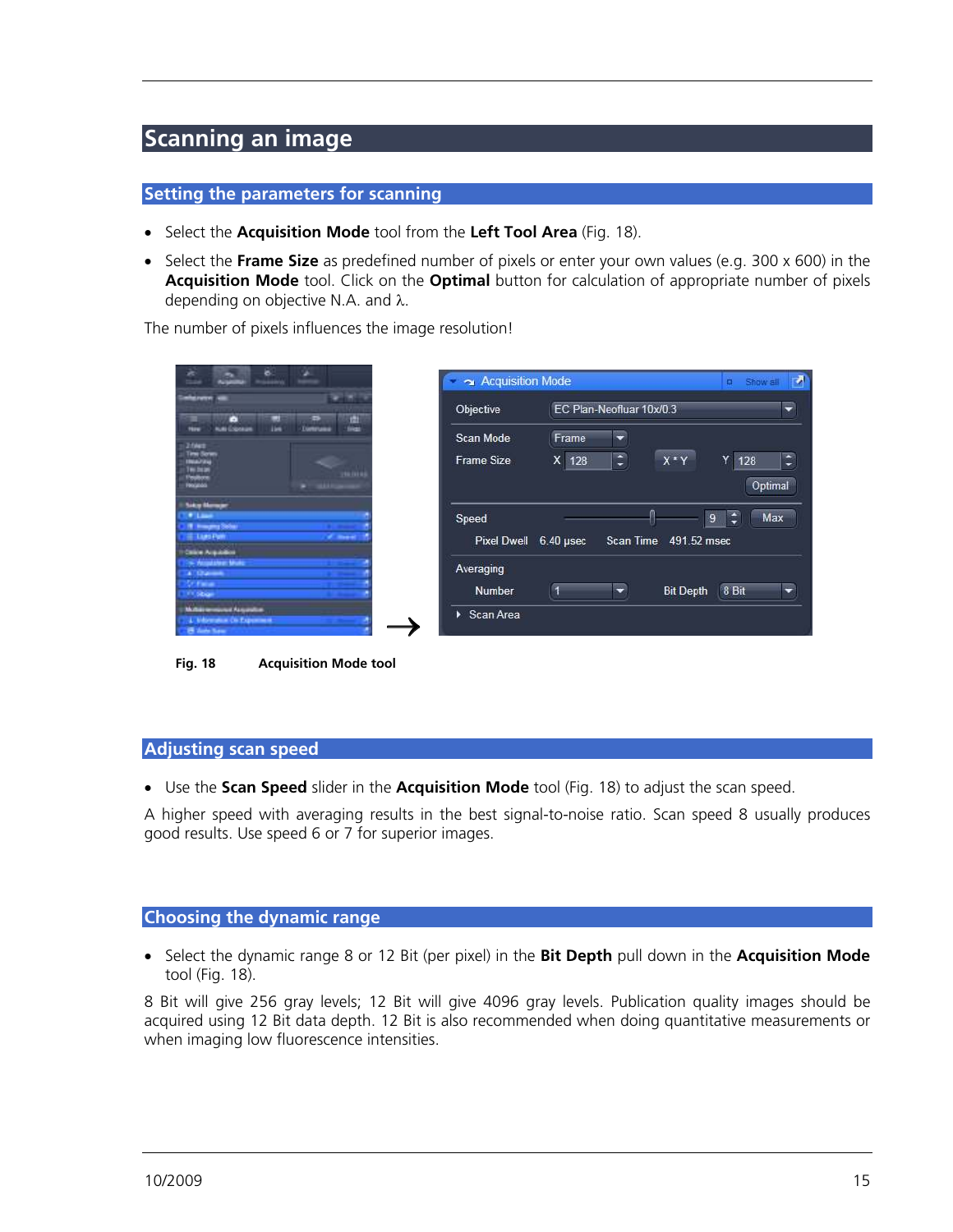#### **Setting scan averaging**

Averaging improves the image by increasing the signal-to-noise ratio. Averaging scans can be carried out line-by-line or frame-by-frame. Frame averaging helps to reduce photo-bleaching, but does not give quite as smooth of an image.

- ! For averaging, select the **Line** or **Frame** mode in the **Acquisition Mode** tool.
- Select the number of lines or frames to average.

## **Adjusting pinhole size**

- ! Select the **Channels** tool in the **Left Tool Area**.
- ! Set the **Pinhole** size to **1 AU** (Airy unit) for best compromise between depth discrimination and detection efficiency.

Pinhole adjustment changes the **Optical Slice thickness**. When collecting multi-channel images, adjust the pinholes so that each channel has the same **Optical Slice thickness**. This is important for colocalization studies.



**Fig. 19 Channels tool** 

 $\overline{\phantom{a}}$ 

 $\mathbf{r}$ 

**Card** 

⋷

Ę

 $\overline{\mathbf{E}}$ 

E

E

E

E

Ę

E

E

Ŗ

E

E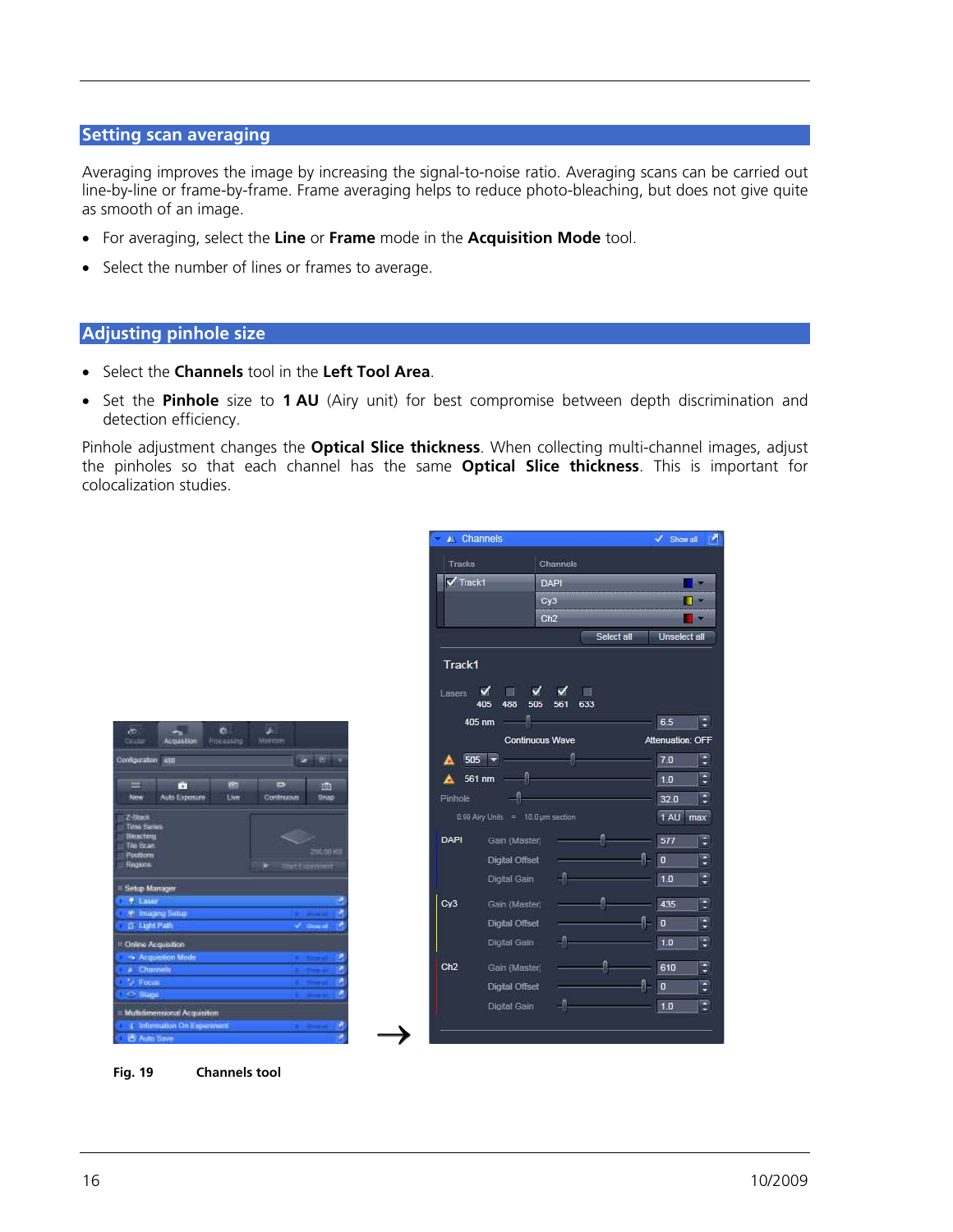#### **Image acquisition**

Once you have set up your parameter as defined in the above section, you can acquire a frame image of your specimen.

- ! Use one of the **Auto Exposure**, **Live**, **Continuous** or **Snap** buttons to start the scanning procedure to acquire an image.
- Scanned images are shown in separate windows.
- ! Click on the **Stop** button to stop the current scan procedure if necessary.



Select **Auto Exposure** for automatic pre-adjustment of detector gain and offset.



Select **Live** for continuous fast scanning – useful for finding and changing the focus.



Select **Continuous** for continuous scanning with the selected scan speed.



Select **Snap** for recording a single image.



Select **Stop** for stopping the current scan procedure.



**Fig. 20 Image Display** 

## **Image optimization**

#### **Choosing Range Indicator**

! In the **View – Dimensions** View Option Control Block, click inside the color field in the

 button under the channel button (Fig. 21).





**Fig. 21 View Dimensions Control Block** 

咚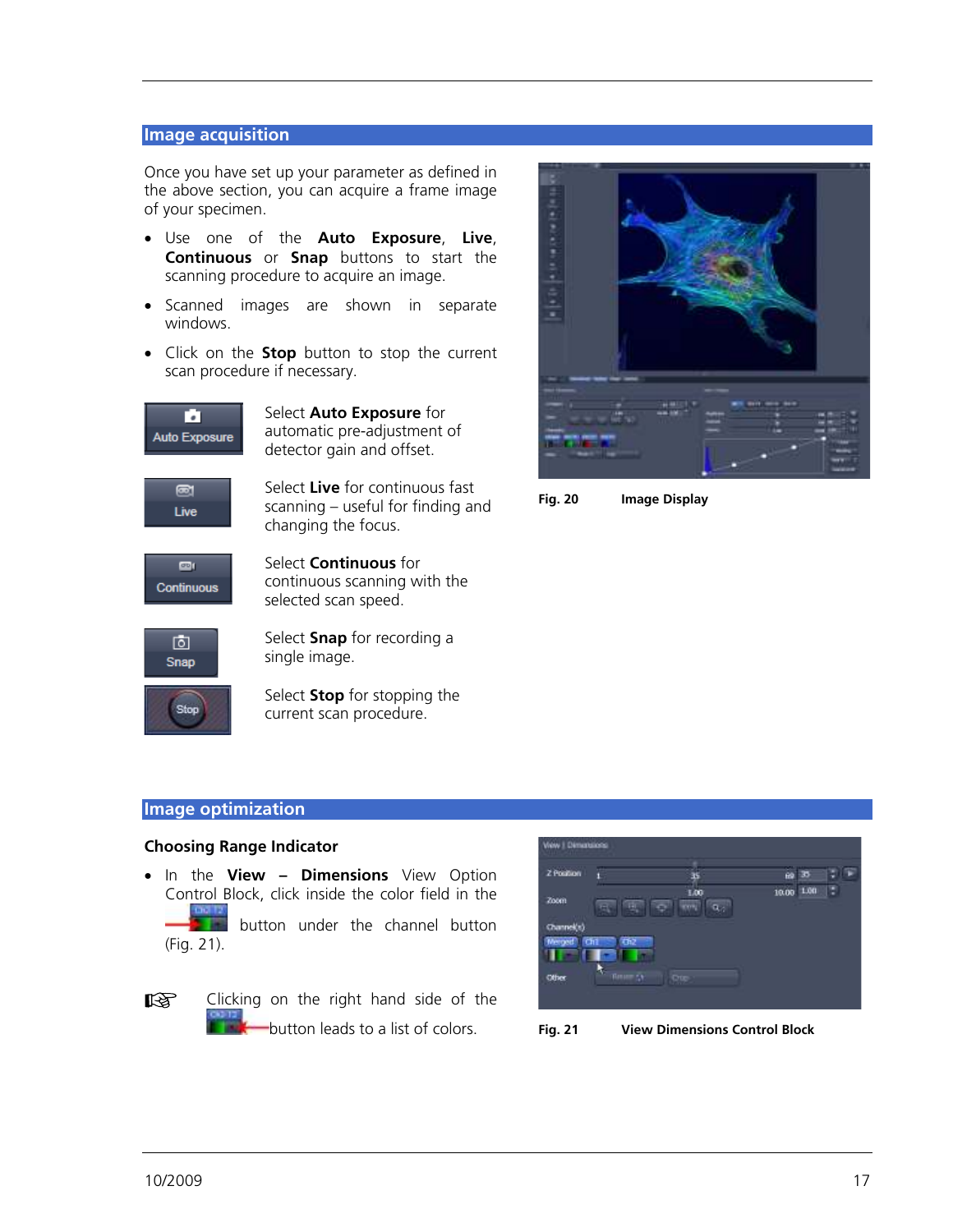

**Fig. 22 Image Display** 

|                   | <b>A</b> Channels                      |                                              |                                                                                                                                                                                                                                                                                                                                                                                                                                                         |        | Show all                |
|-------------------|----------------------------------------|----------------------------------------------|---------------------------------------------------------------------------------------------------------------------------------------------------------------------------------------------------------------------------------------------------------------------------------------------------------------------------------------------------------------------------------------------------------------------------------------------------------|--------|-------------------------|
| Tracks            |                                        | Channels                                     |                                                                                                                                                                                                                                                                                                                                                                                                                                                         |        |                         |
| $\sqrt{T}$ Track1 |                                        | <b>DAPI</b>                                  |                                                                                                                                                                                                                                                                                                                                                                                                                                                         |        |                         |
|                   |                                        | Cy3                                          |                                                                                                                                                                                                                                                                                                                                                                                                                                                         |        | н<br>۰.                 |
|                   |                                        | Ch2                                          |                                                                                                                                                                                                                                                                                                                                                                                                                                                         |        |                         |
|                   |                                        |                                              | Select all                                                                                                                                                                                                                                                                                                                                                                                                                                              |        | <b>Unselect all</b>     |
| Track1            |                                        |                                              |                                                                                                                                                                                                                                                                                                                                                                                                                                                         |        |                         |
| Lasers $\sqrt{}$  | 405                                    | $\blacksquare$ $\blacksquare$<br>488 505 561 | $\mathcal{A}$<br>633                                                                                                                                                                                                                                                                                                                                                                                                                                    |        |                         |
|                   | 405 nm                                 |                                              |                                                                                                                                                                                                                                                                                                                                                                                                                                                         | 6.5    | э                       |
|                   |                                        | <b>Continuous Wave</b>                       |                                                                                                                                                                                                                                                                                                                                                                                                                                                         |        | <b>Attenuation: OFF</b> |
|                   | $\triangle$ 505 $\sim$ 7.0             |                                              |                                                                                                                                                                                                                                                                                                                                                                                                                                                         |        |                         |
|                   | $\triangle$ 561 nm $\qquad \qquad$ 1.0 |                                              |                                                                                                                                                                                                                                                                                                                                                                                                                                                         |        | ⋥                       |
|                   | Pinhole 132.0                          |                                              |                                                                                                                                                                                                                                                                                                                                                                                                                                                         |        | ₹                       |
|                   | $0.99$ Airy Units = $10.0$ µm section  |                                              |                                                                                                                                                                                                                                                                                                                                                                                                                                                         | 1 AU   | max                     |
| DAPI              | Gain (Master)                          |                                              | $\sim$ 1577                                                                                                                                                                                                                                                                                                                                                                                                                                             |        | $\ddot{\cdot}$          |
|                   | Digital Offset                         |                                              | $\begin{array}{ c c c c c }\n\hline\n\text{--} & \text{--} & \text{--} & \text{--} \\ \hline\n\text{--} & \text{--} & \text{--} & \text{--} & \text{--} & \text{--} \\ \hline\n\text{--} & \text{--} & \text{--} & \text{--} & \text{--} & \text{--} & \text{--} \\ \hline\n\text{--} & \text{--} & \text{--} & \text{--} & \text{--} & \text{--} & \text{--} & \text{--} & \text{--} \\ \hline\n\text{--} & \text{--} & \text{--} & \text{--} & \text$ |        | $\ddot{\cdot}$          |
|                   | Digital Gain                           |                                              |                                                                                                                                                                                                                                                                                                                                                                                                                                                         | 1.0    | ÷                       |
| Cy3               | Gain (Master)                          |                                              | $\sim$ 435                                                                                                                                                                                                                                                                                                                                                                                                                                              |        | Ð                       |
|                   | Digital Offset                         |                                              |                                                                                                                                                                                                                                                                                                                                                                                                                                                         |        | $\ddot{\cdot}$          |
|                   | Digital Gain                           |                                              |                                                                                                                                                                                                                                                                                                                                                                                                                                                         | $-1.0$ | $\ddot{\phantom{0}}$    |
| Ch2               | Gain (Master)                          |                                              | $\sim$ 610                                                                                                                                                                                                                                                                                                                                                                                                                                              |        | $\ddot{\phantom{0}}$    |
|                   | Digital Offset                         |                                              | $\begin{array}{ c c c c c }\n\hline\n\text{1} & \text{0}\n\end{array}$                                                                                                                                                                                                                                                                                                                                                                                  |        | Э                       |
|                   | Digital Gain                           |                                              | $\sim$ 1.0                                                                                                                                                                                                                                                                                                                                                                                                                                              |        | ÷                       |
|                   |                                        |                                              |                                                                                                                                                                                                                                                                                                                                                                                                                                                         |        |                         |

**Fig. 23 Channels tool** 

The scanned image appears in a false-color presentation (Fig. 22).

If the image is too bright, it appears red on the screen.  $Red = saturation (maximum)$ .

If the image is not bright enough, it appears blue on the screen. Blue  $=$  zero (minimum).

### **Adjusting the laser intensity**

- ! Set the **Pinhole** to **1** Airy Unit (Fig. 23).
- ! Set the **Gain (Master)** high.
- . When the image is saturated, reduce AOTF transmission in the **Laser** control section of the **Channels Tool** (Fig. 23) using the slider to reduce the intensity of the laser light to the specimen.

#### **Adjusting gain and offset**

- ! Increase the **Digital Offset** until all blue pixels disappear, and then make it slightly positive (Fig. 23).
- ! Reduce the **Gain (Master)** until the red pixels only just disappear.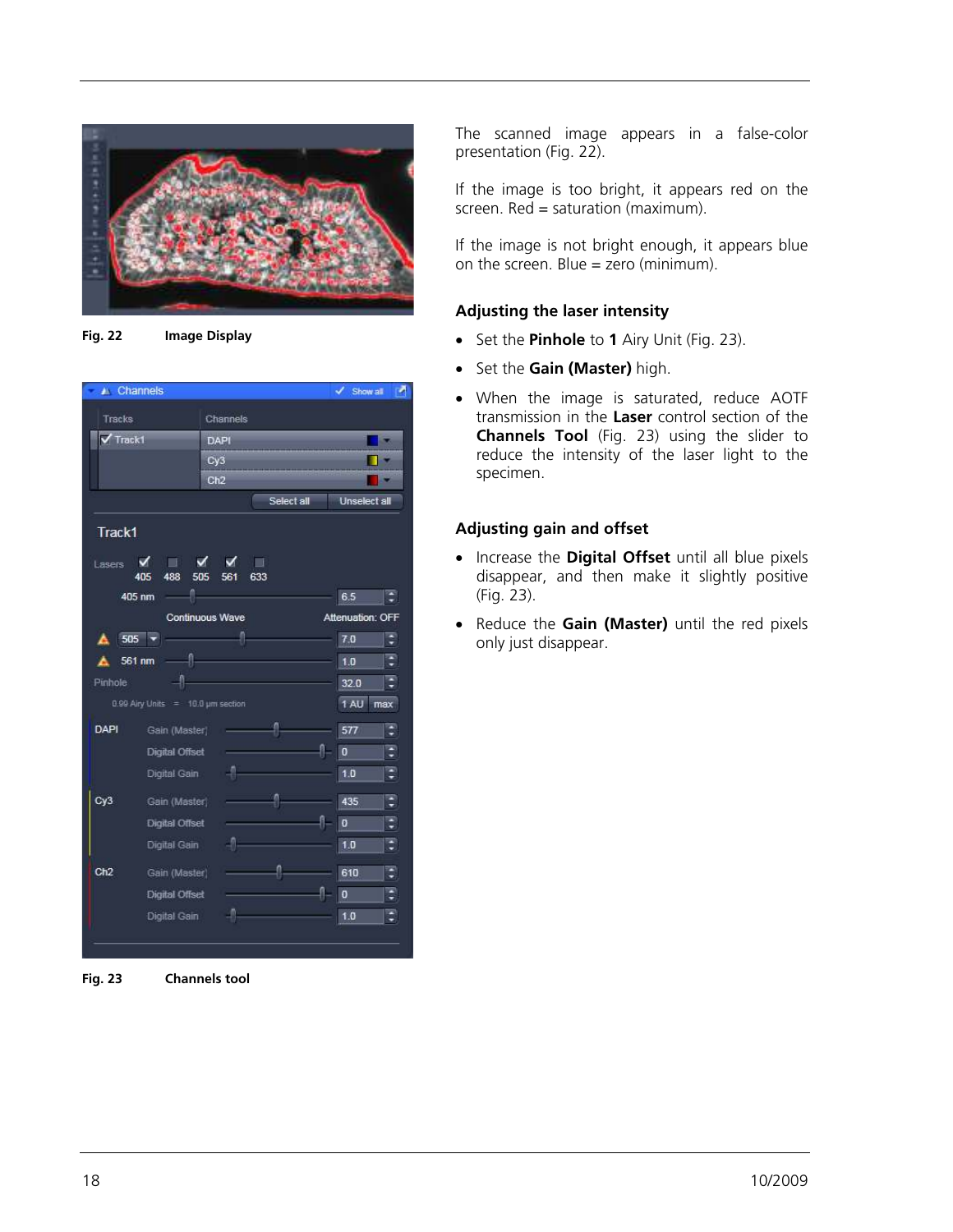### **Scanning a Z-Stack**

- Select **Z-Stack Z-Stack** in the main tools area.
- ! Open the **Z Stack** tool in the **Left Tool Area**.

 $\overline{\mathbf{c}}$ 

- ! Select **Mode First/Last** on the top of the **Z-Stack** tool.
- **•** Click on the **continuous** button in the **Action Button** area.

A continuous XY-scan of the set focus position will be performed.

- Use the focus drive of the microscope to focus on the upper position of the specimen area where the Z-Stack is to start.
- ! Click on the **Set First** button to set the upper position of the Z-Stack.





- Then focus on the lower specimen area where the recording of the Z-Stack is to end.
- ! Click on the **Set Last** button to set this lower position.
- Click on the  $\frac{9ptimal}{10ptimal}$   $\frac{6.63 \mu m}{10pt}$  button to set number of slices to match the optimal Z-interval for the given stack size, objective lens, and the pinhole diameter.

• Click on the **Start Experiment** Start Experiment button to start the recording of the Z-Stack.

咚 When a multi-dimensional acquisition tool is not selected, the respective tool and its set parameters are not included in the multidimensional image acquisition. If no multidimensional tool is activated, the **Start Experiment** button is grayed out and

only single images can be scanned.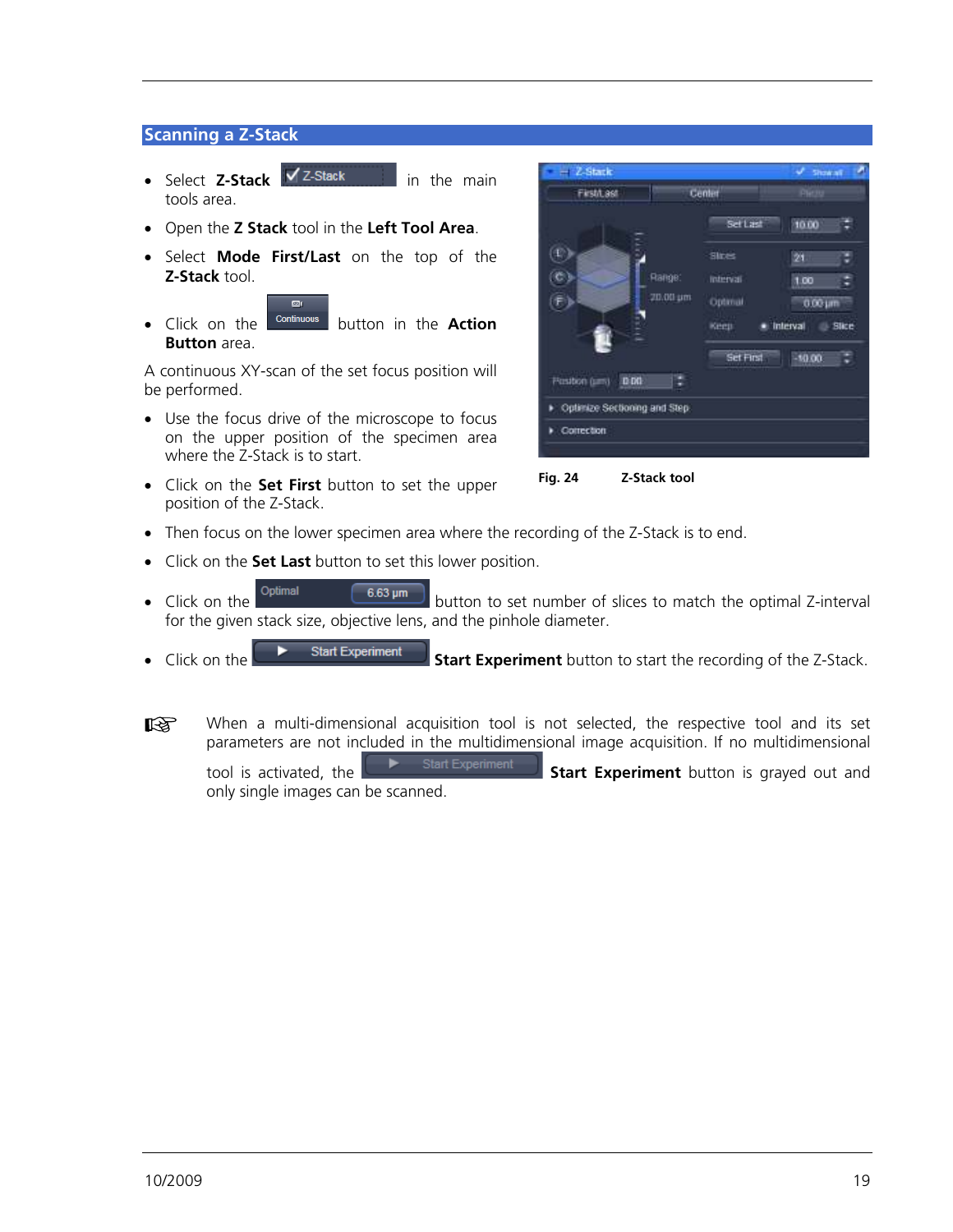## **Storing and exporting image data**



**Fig. 25 Save Image buttons in ZEN** 



**Fig. 26 Save as window** 



**Fig. 27 Export window** 

• To save your acquired or processed images, click on the **Save** or **Save As** button in **File Menu**, or click the button in the **Main Toolbar**  (Fig. 25/**1**), or click on the  $\Box$  button at the bottom of the **File Handling Area** (Fig. 25/**2**).

- ! The WINDOWS **Save As** window appears.
- Enter a file name and choose the appropriate image format. Note: the LSM 5 format is the native Carl Zeiss LSM image data format and contains all available extra information and hardware settings of your experiment.
- **•** Click on the **SAVE** button.

If you close an image which has not been saved, a pop-up window will ask you if you want to save it. Choosing "yes" will lead you to the WINDOWS Save As window.

To export image display data, a single optical section in raw data format or the contents of the image display window including analysis and overlays, choose **Export** from the **File Menu**. In the **Export** window you can select from a number of options and proceed to the WINDOWS Save As window to save the exported data to disk.